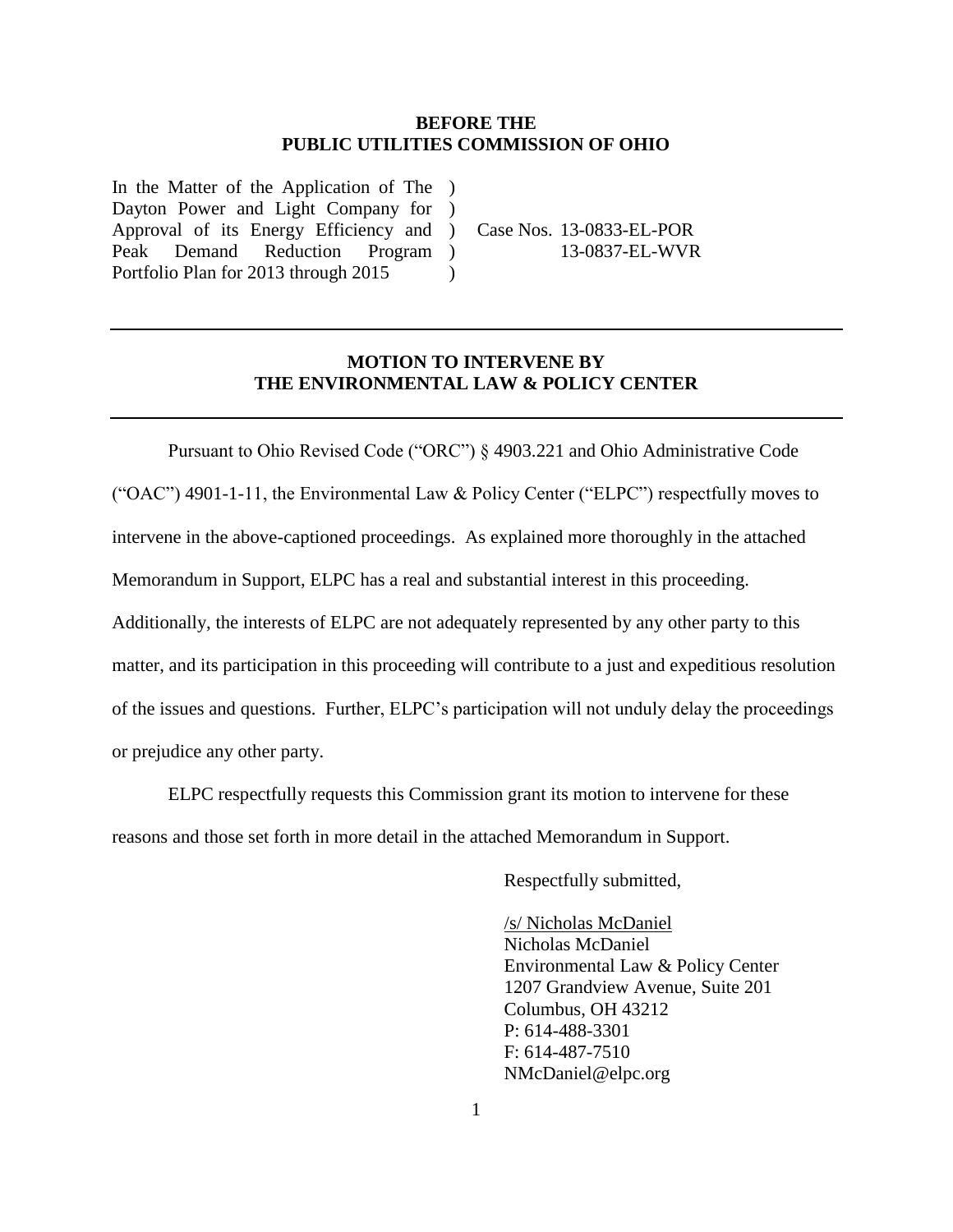#### **BEFORE THE PUBLIC UTILITIES COMMISSION OF OHIO**

In the Matter of the Application of The ) Dayton Power and Light Company for Approval of its Energy Efficiency and ) Peak Demand Reduction Portfolio Plan for 2013 through 2015  $\rightarrow$ Program )

Case No. 13-0833-EL-POR 13-0837-EL-WVR

#### **MEMORANDUM IN SUPPORT OF THE MOTION TO INTERVENE BY THE ENVIRONMENTAL LAW & POLICY CENTER**

 $\lambda$ 

Ohio Revised Code ("ORC") § 4903.221 states that "[a]ny other person who may be adversely affected by a public utilities commission proceeding may intervene in such proceeding" provided the Public Utilities Commission of Ohio ("PUCO" or "Commission") makes certain determinations. The Environmental Law & Policy Center ("ELPC") is a nonprofit environmental advocacy organization whose mission is to improve the Midwest's environmental quality and economic development. ELPC is an advocate for both environmental health and sustainable economic development. As a regional organization with a presence and members in Ohio, ELPC and its members may be adversely affected by the outcome of this proceeding, and its interests are not adequately represented by the other parties hereto.

ORC § 4903.221 requires the Commission to consider four factors when presented with a motion to intervene. In addition, the Commission's procedural rules at Ohio Administrative Code ("OAC") 4901-11-1 similarly provide that it shall consider five factors when weighing a motion to intervene. ELPC's motion meets all of the factors required by statute and rule.

Pursuant to ORC §4903.221, the Commission must consider:

(1) The nature and extent of the prospective intervenor's interest;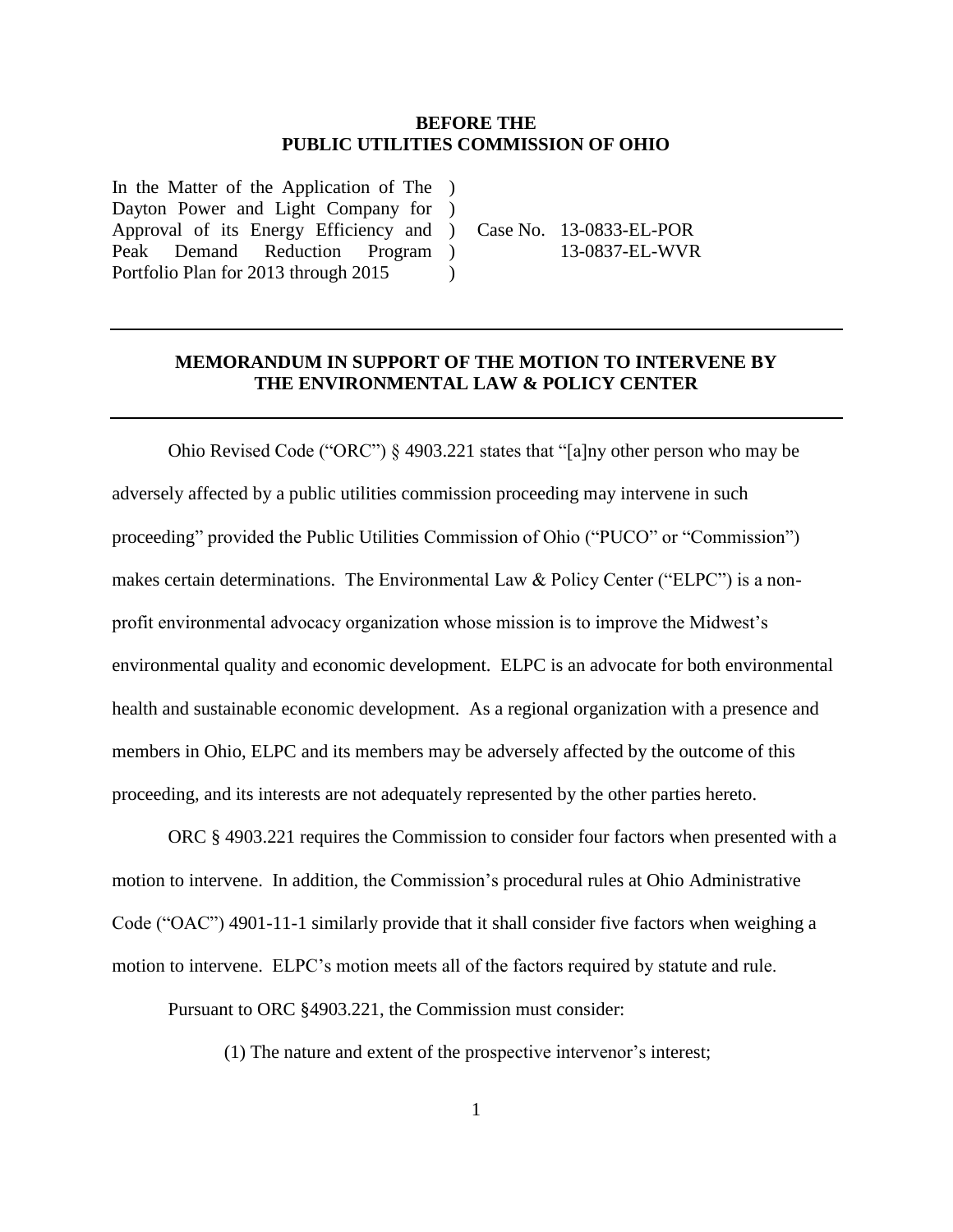(2) The legal position advanced by the prospective intervenor and its probable relation to the merits of the case; (3) Whether the intervention by the prospective intervenor will unduly prolong or delay the proceedings; [and] (4) Whether the prospective intervenor will significantly contribute to full development and equitable resolution of the factual issues.

ORC § 4903.221(B). As to the first factor, ELPC's interest in the case is to ensure the effective and thorough implementation of Am. Sub. SB No. 221 ("SB 221"), the requirements for utilities to provide energy efficiency programs in Ohio, reflected at ORC § 4928.66. ELPC's interest in this proceeding is to ensure that utilities subject to the requirements of SB 221 are held to reasonable expectations of fulfillment. As to the second factor, ELPC maintains that the Commission should carefully consider proposed energy efficiency portfolio plans to ensure the best possible outcomes for Ohio ratepayers and the environment. As to the third factor, ELPC's inclusion will not unduly delay or prolong the proceeding. ELPC is committed to working within the schedule set by this Commission to achieve the efficient and orderly disposition of the questions presented. Finally, ELPC will significantly contribute to the full development and resolution of the proceeding by bringing its unique perspective to bear. ELPC has expertise and experience regarding energy efficiency plan and program design that will contribute to improving Dayton Power and Light's proposed plans.

Similarly, ELPC meets the requirements set forth in OAC 4901-11-1(B):

(1) The nature and extent of the prospective intervenor's interest;

(2) The legal position advanced by the prospective intervenor and its probable relation to the merits of the case;

(3) Whether the intervention by the prospective intervenor will unduly prolong or delay the proceedings;

(4) Whether the prospective intervenor will significantly contribute to full development and equitable resolution of the factual issues; [and]

(5) The extent to which the person's interest is represented by existing parties.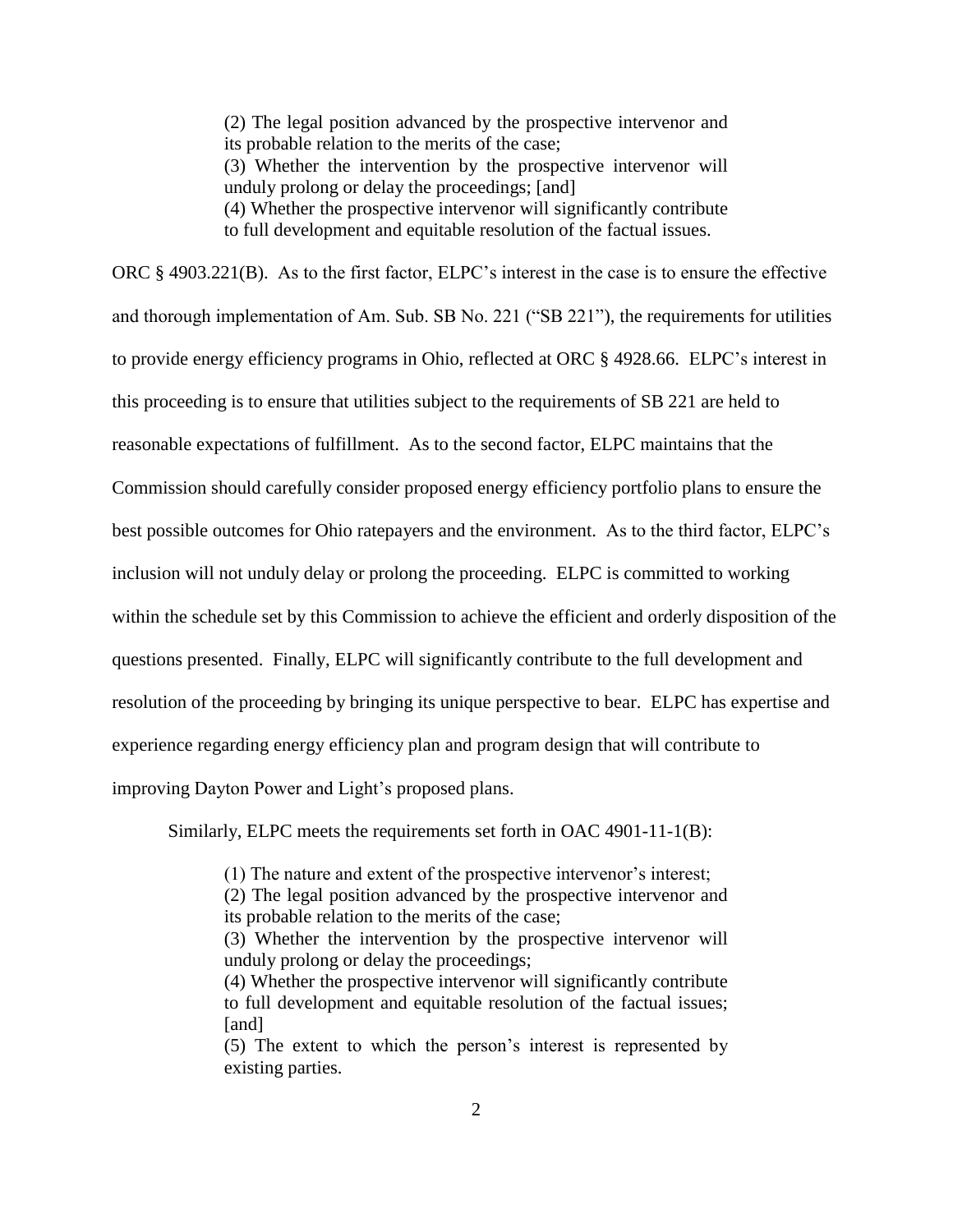The first four factors mirror those in ORC § 4903.221, and for the same reasons as stated above, ELPC meets those factors. As to the fifth, ELPC maintains that no other party can adequately represent its interests as a regional environmental advocacy organization that also focuses on "green" economic development, including new manufacturing and job creation.

Finally, this Commission's policy is to "encourage the broadest possible participation in its proceedings." *Cleveland Elec. Illum. Co.,* Case No. 85-675-EL-AIR, Entry at 2 (January 14, 1986). ELPC's inclusion in this proceeding will contribute to this goal of broad participation in PUCO proceedings.

Because ELPC meets the criteria set forth in both ORC § 4903.221 and OAC 4901-11-1, it respectfully asks this Commission to grant its motion to intervene in the above-captioned proceedings.

Respectfully submitted,

/s/ Nicholas McDaniel Nicholas McDaniel Environmental Law & Policy Center 1207 Grandview Avenue, Suite 201 Columbus, OH 43212 P: 614-488-3301 F: 614-487-7510 NMcDaniel@elpc.org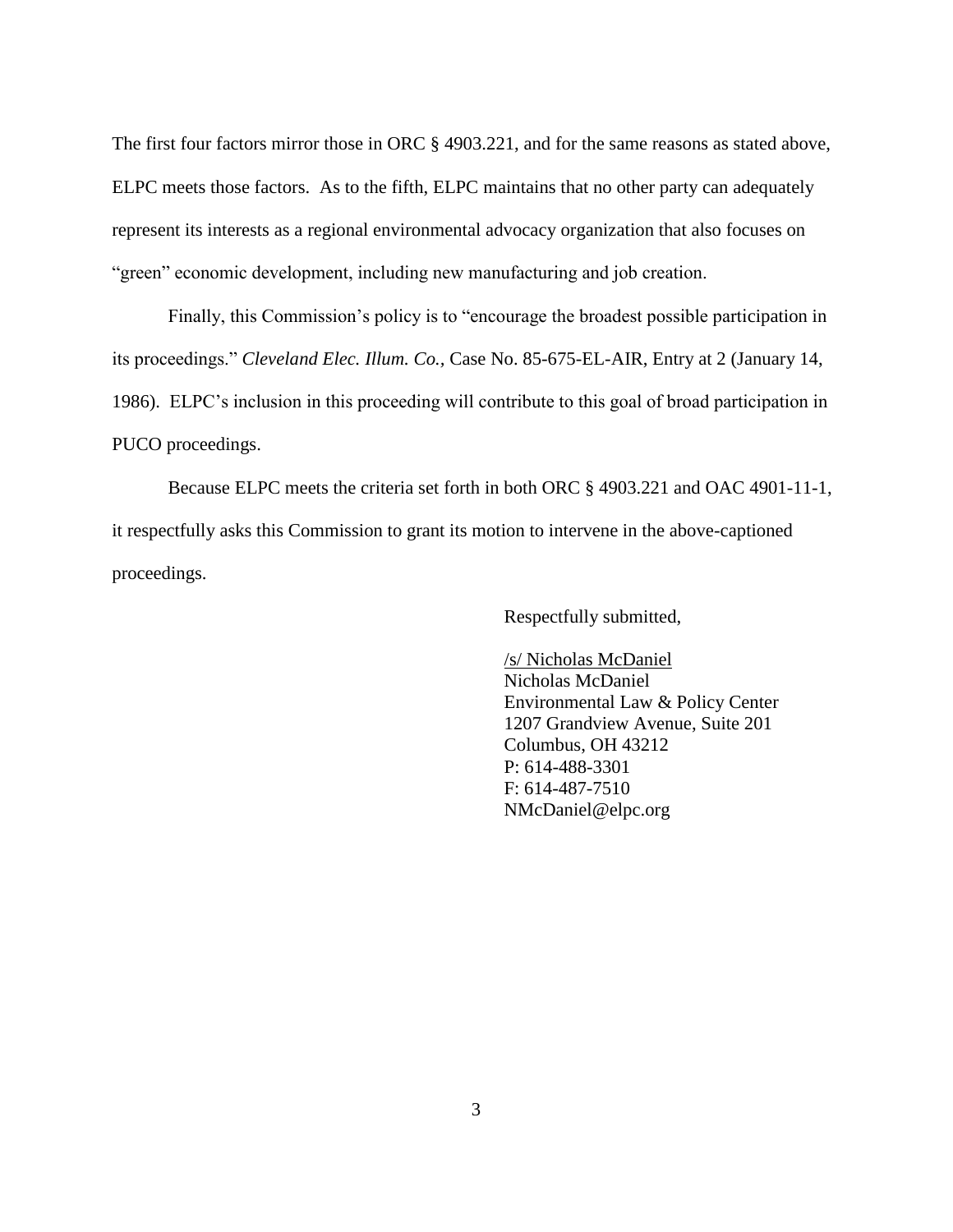#### **CERTIFICATE OF SERVICE**

I hereby certify that a true copy of the foregoing *Motion to Intervene and Memorandum in Support* submitted on behalf of the Environmental Law & Policy Center was served by electronic mail, upon the following Parties of Record, this  $8<sup>th</sup>$  day of May, 2013.

/s/ Nicholas McDaniel

\_\_\_\_\_\_\_\_\_\_\_\_\_\_\_\_\_\_\_\_\_\_

Nicholas McDaniel

Trent A Dougherty Ohio Environmental Council 1207 Grandview Ave. Suite 201 Columbus OH 43212 Phone: 614-487-7506 Fax: 614-487-7510 [trent@theoec.org](mailto:trent@theoec.org)

Deb J. Bingham Office of the Ohio Consumers' Counsel 10 W. Broad St., 18th Fl. Columbus OH 43215 Phone: 614-466-1311 Fax: 614-466-9475 [bingham@occ.state.oh.us](mailto:bingham@occ.state.oh.us)

Sandra Coffey Public Utilities Commission of Ohio 180 E. Broad Street Columbus, OH 43215 [Sandra.Coffey@puc.state.oh.us](mailto:Sandra.Coffey@puc.state.oh.us)

Judi L. Sobecki Tyler A.Teuscher The Dayton Power and Light Company 1065 Woodman Dr. Dayton OH 45432 Phone: 937-259-7184 [Judi.sobecki@dplinc.com](mailto:Judi.sobecki@dplinc.com)

William Wright Assistant Attorney General Public Utilities Commission of Ohio 180 East Broad Street, 6th Floor Columbus, Ohio 43215 william.wright@puc.state.oh.us

Colleen Mooney Ohio Partners for Affordable Energy 231 West Lima Street Findlay, OH 45839-1793 [Cmooney2@columbus.rr.com](mailto:Cmooney2@columbus.rr.com)

Teresa Orahood Bricker & Eckler LLP 100 South Third Street Columbus, OH 43215-4291 [torahood@bricker.com](mailto:torahood@bricker.com)

Michael L. Kurtz Boehm Kurtz & Lowry 36 East Seventh Street, Suite 1510 Cincinnati, OH 45202 [mkurtz@bkllawfirm.com](mailto:mkurtz@bkllawfirm.com)

Kyle L. Kern Assistant Consumers' Counsel Office of the Ohio Consumers' Counsel 10 West Broad Street, Suite 1800 Columbus, Ohio 43215-3485 Telephone: (614) 466-9585 kern@occ.state.oh.us

Thomas J. O'Brien BRICKER & ECKLER LLP 100 South Third Street Columbus, OH 43215-4291 Telephone: (614) 227-2335 Facsimile: (614) 227-2390 tobrien@bricker.com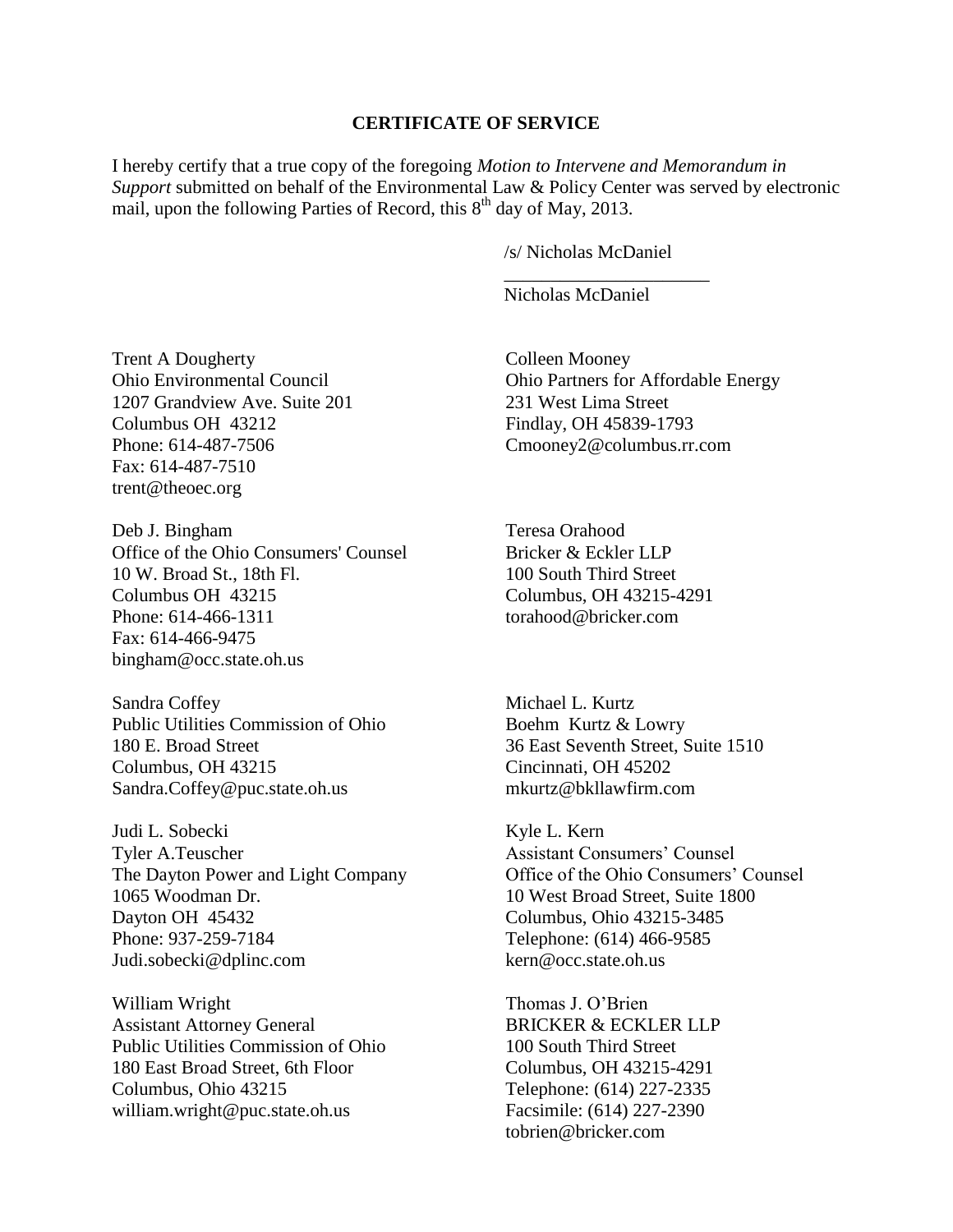Richard L. Sites General Counsel & Senior Director of Health Policy OHIO HOSPITAL ASSOCIATION 155 East Broad Street, 15th Floor Columbus, OH 43215-3620 Telephone: (614) 221-7614 Facsimile: (614) 221-4771 ricks@ohanet.org